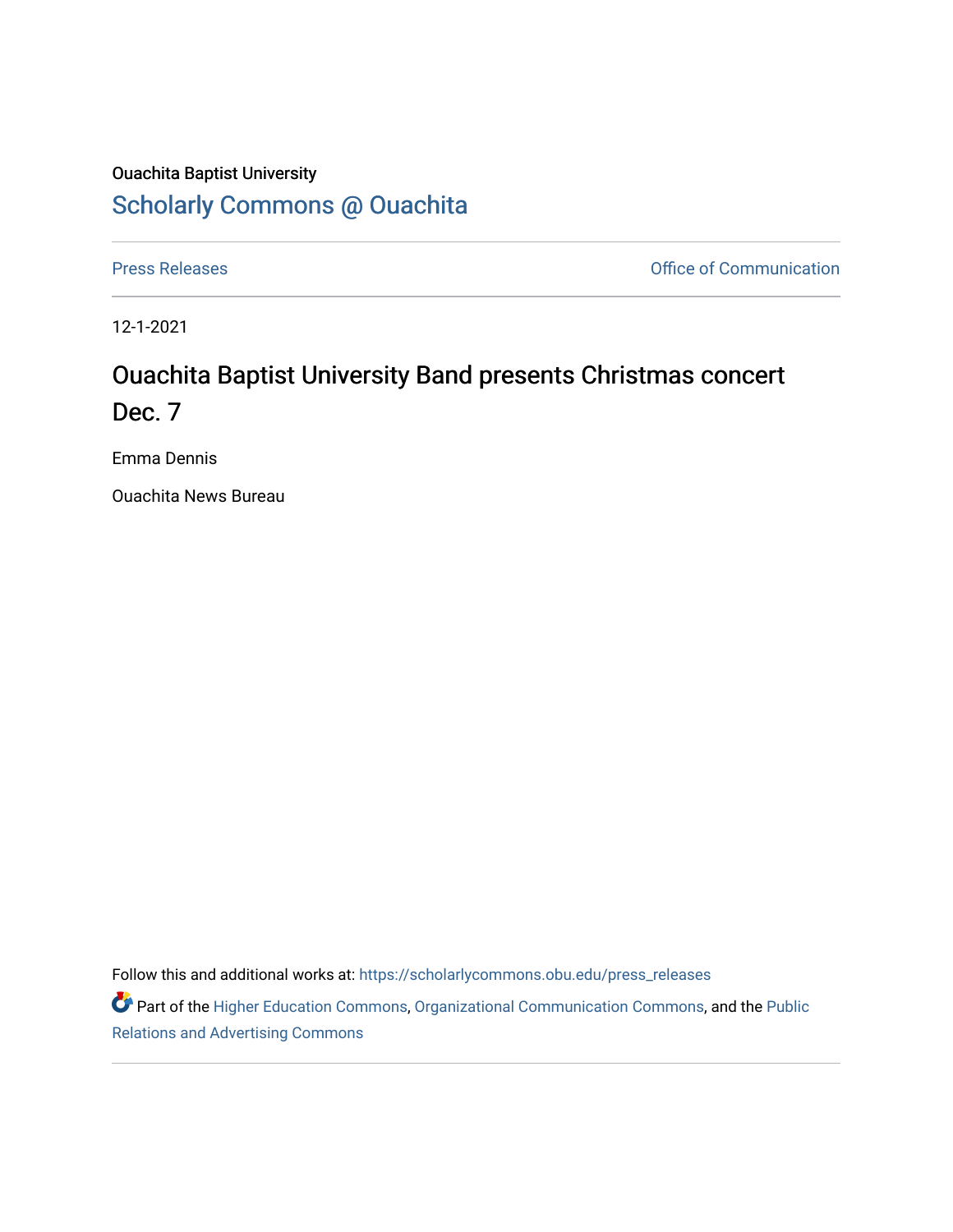



*Photo 1* by Hannah Adamson

For immediate release **Ouachita Baptist University Band presents Christmas concert Dec. 7** *By Emma Dennis* December 1, 2021 For more information, contact OBU's news bureau at [newsbureau@obu.edu](mailto:newsbureau@obu.edu) or (870) 245-5208

ARKADELPHIA, Ark.—The Ouachita Baptist University Band will present its Christmas concert Tuesday, Dec. 7, at 7:30 p.m. in Jones Performing Arts Center. The concert is free and open to the public.

"The Ouachita Band is excited to celebrate the season with a concert of all of your Christmas favorites, plus a few you might not know," said Jim Lloyd, instructor of music and athletic band director at Ouachita. "Come celebrate with us during this joyful time of year."

The program will include "Sparkling Lights" by Matt Conaway; "The Drummer Boy's Bolero" and "A Very Merry Heart and Soul" by Julie Giroux; "Ukranian Bell Carol," arranged by Richard Saucedo; "Good King Wenceslas" by John Mason Neale and Thomas Helmore and "Feliz Navidad" by Jose Feliciano, both arranged by Tom Wallace; "Breath of Heaven" by Amy Grant, arranged by Jay Dawson; and a traditional Christmas carol medley titled, "It's Christmas," arranged by Warren Barker.

#### **Flute**

Katie Carroll Destiny Diaz Emma Gregory Victoria Sprague Josie White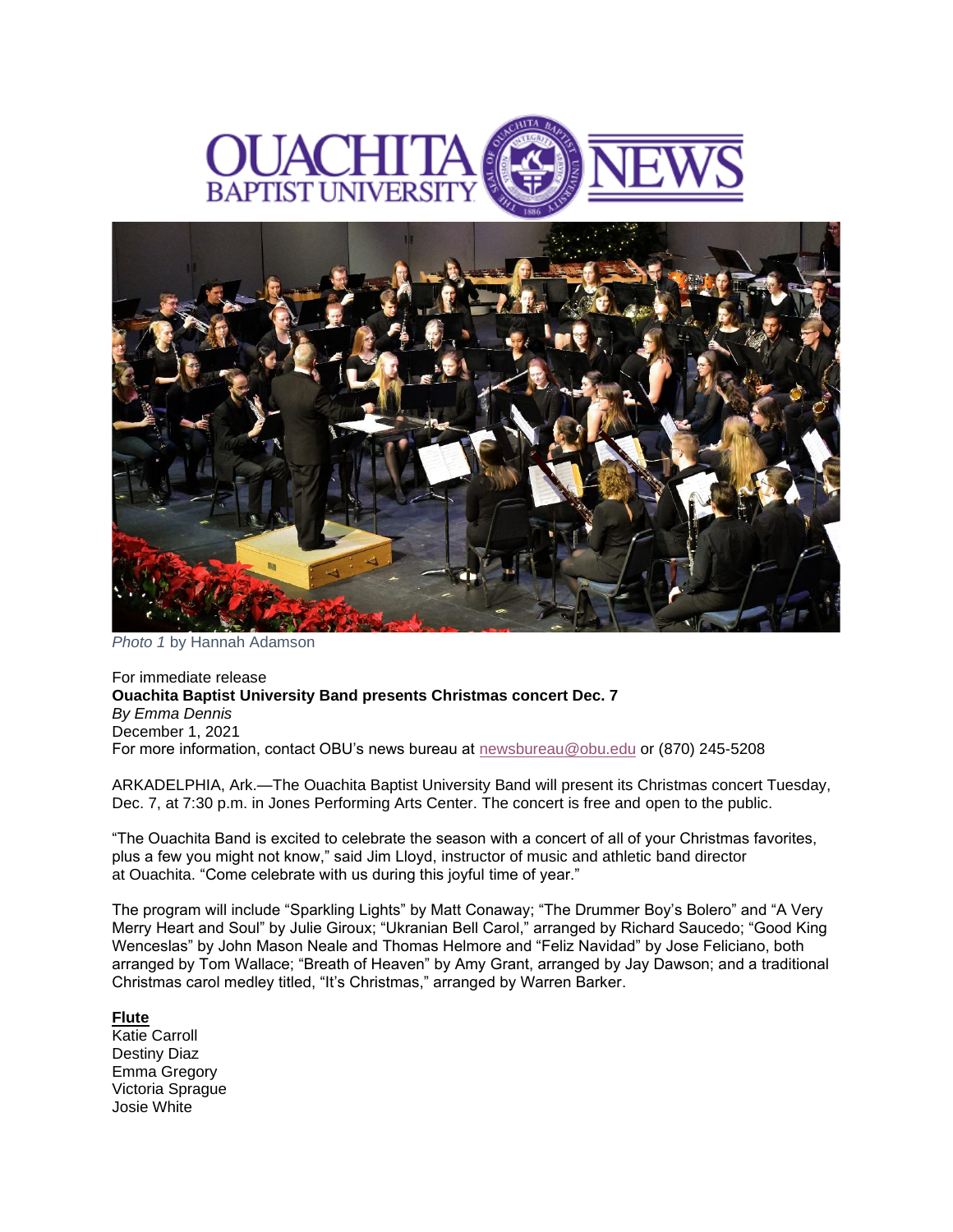Skylar Schaffer Sarah Wagner Margaret Smith Lindsay Fulton Brailee Price Alyssa Rye Lynli Lowry Hannah More

## **Oboe**

Brock Wade Emma Rouse Kaitlyn Norris Chloe Veuleman

#### **Bassoon**

Cross Brandon

#### **Clarinet**

Taryn Toles Reganne Dumas Lane Dunman Ashton Tumlison Hannah Green Cora Saddler Victoria Martin Jasmine Riley Allison Martin Caitlynne Chitwood Annamarie Cobb

## **Bass Clarinet**

Sam Youmans Jaelen Becho

#### **Contrabass Clarinet**

Hailea Eubanks

## **Alto Saxophone**

Craig Crawford Katelyn Still Josh Sutton Elizabeth Worden Brock Wade Joseph Osborne Kaitlyn Norris Christy Dunavan Gage Kropf Trevor Jones Savannah Pierce

#### **Tenor Saxophone**

Graham Scarborough Candace Moix Lexi Peck Dalton Lunday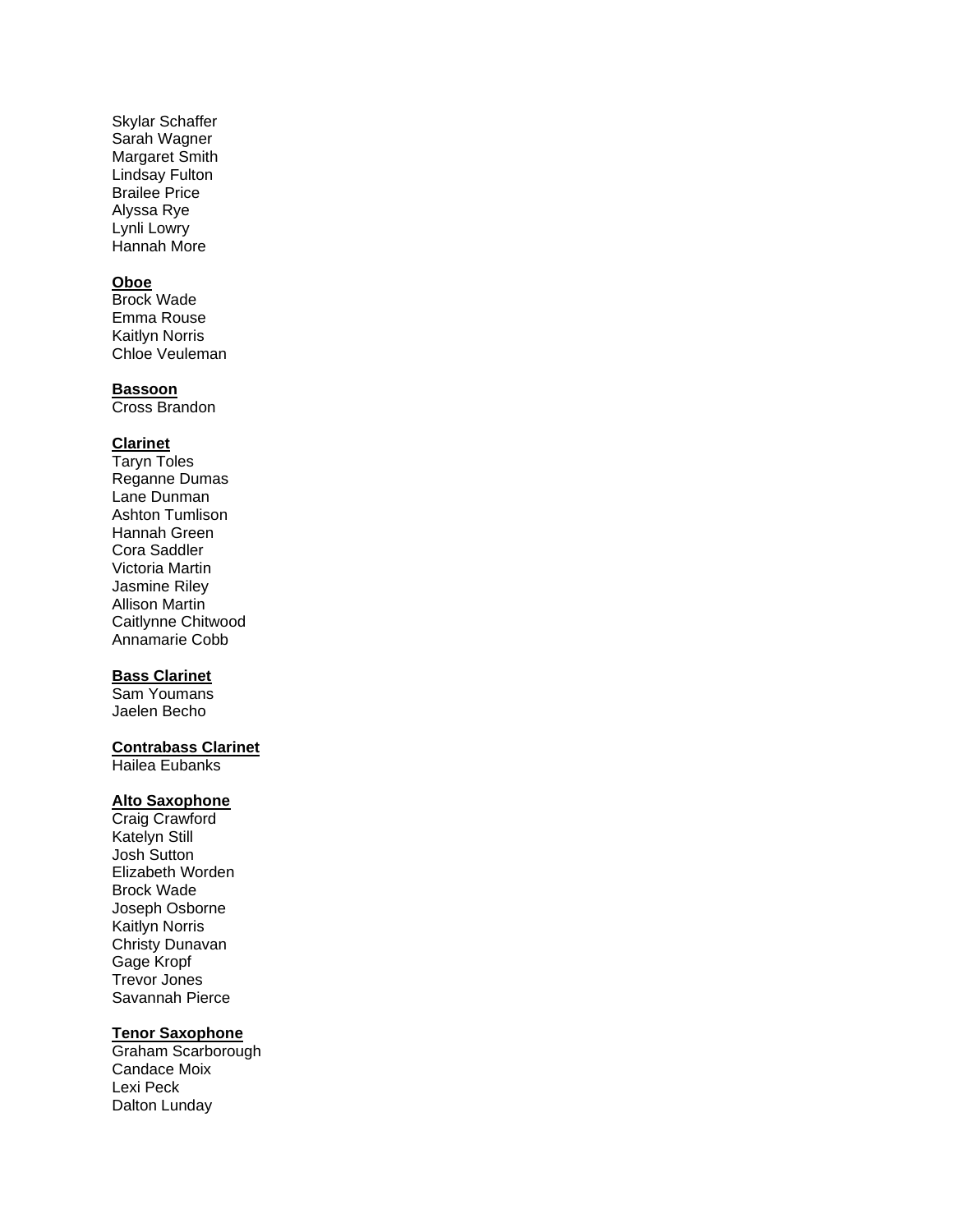Jose Garcia Ayden Bennett

#### **Baritone Saxophone**

Caden McClain

#### **Trumpet**

Camryn Manning Jared Wainright Josh York Sydney Bufford Jonte Normand Sam Spraggins Kaleb Freeman Holden Magee Deacon Miller Sam King

#### **Horn**

Holli Barger Isabella Owen Kaitlyn Campbell Jacob Emmons Andrew Martin Mac Ricks

#### **Trombone**

Nicholas Erickson Tyler Hancock Dakota Furr

## **Baritone**

Will Gordey Gabe Mills Jacob Holt Ashlyn Siebert Caleb Metz

#### **Tuba**

Chris Rudy Alex Browning Nate Carroll

#### **Percussion**

Jonathan Sandy Braden Crawley Jenna Barnes Lloyd Hassell Katie McManus Chloe Spraggins Jacob Parks Alexa Copeland Carly Hall Hunter Bookout Jalon Davis Micah Terry